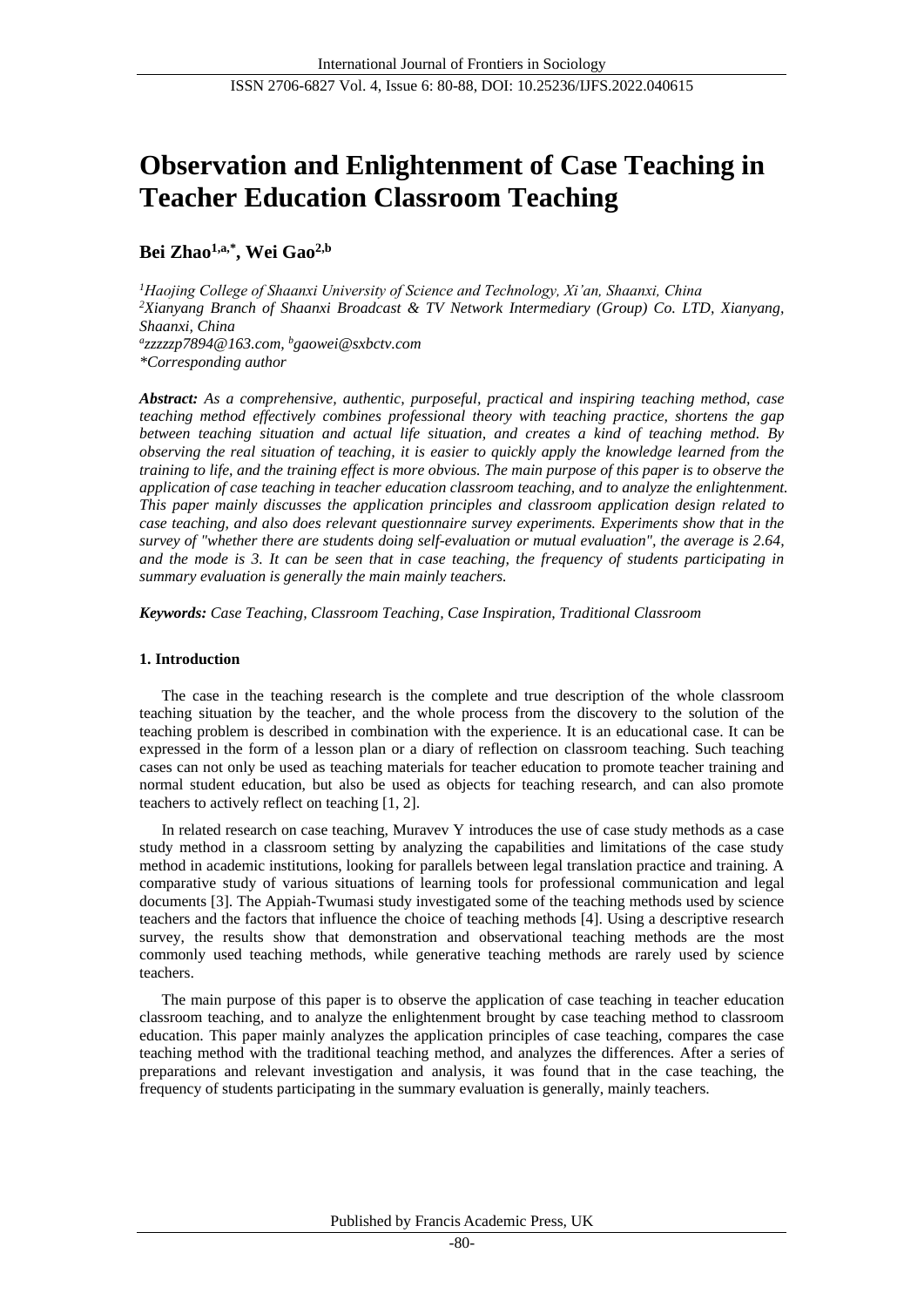#### **2. Design and Research of Case Teaching in Teacher Education Classroom Teaching**

# *2.1. Application Principles of Case Teaching*

# *2.1.1. The Principle of Subjectivity*

The application of case teaching caters to the development needs of the new era. In case teaching, emphasis is placed on respecting the dominant position of students and establishing an equal relationship between teachers and students. Teachers need to attach great importance to students' autonomous learning ability and insist on taking students as the main body.

# *2.1.2. The Principle of Development*

Due to the different types of cases and richer forms and contents, the selection and application of cases should always be closely related to the teaching content. With the progress and development of the times, the selection of cases is integrated with the development of the times, so we must strive to keep pace with the times, and stimulate students' interest in learning to a greater extent in line with the characteristics of the discipline and the development needs of the times [5, 6].

## *2.1.3. The Principle of Integrity*

It is the basis of case teaching activities to grasp the application process of classroom case teaching as a whole and implement case teaching in a reasonable and orderly manner. In the implementation process of case teaching, teachers need to control each implementation link from a macro perspective, including the presentation of the case, the discussion of the students, and the final summary of the teacher. In addition, in the process of teaching, teachers must overall control the presentation of case problems, the realization of teaching objectives, the enthusiasm of students to participate and the progress of classroom teaching [7, 8].

# *2.1.4. The Principle of Inspiration and Creation*

Case teaching has certain characteristics of openness and inquiry, and it pays more attention to the cultivation of students' interest in learning and problem-solving ability. Therefore, when teaching using cases, teachers should actively guide students to think about problems actively, and inspire and encourage students to combine their own knowledge. Experience and life experience make bold analysis, speculation and judgment on problems. In this relaxed classroom learning atmosphere, students can effectively stimulate their creative thinking, develop a good creative personality, and form a thinking character that dares to innovate.

#### *2.1.5. Principles of Emotional Interaction*

The process of case implementation is also a process of communication between teachers and students. Through the communication of language and emotion, it can promote the formation of a good teacher-student relationship and the realization of teaching goals. After showing the case, teachers need to use guidance, encouragement, pointing and other methods to drive the classroom atmosphere, and attract students to actively participate in the analysis and discussion of the case, so as to ensure the smooth implementation of case teaching and achieve the desired effect, so as to improve the effect of classroom teaching in an all-round way [9, 10].

#### *2.2. The Applicability of the Implementation of Ed.M Case Teaching Method*

(1) Applicable to the form of vocational education. Because the cases in the classroom are the epitome of real events, with strong complexity and problems, if the students' experience background is missing, it will inevitably cause the students to not feel deeply, then the Ed.M case teaching method will be difficult to do. Master of Education is usually in a complex environment, and social development constantly puts forward new requirements for education. From the perspective of application practice, the case teaching method has achieved good results in the fields of management, law and medical vocational education.

(2) Applicable to students with a certain foundation. The case teaching method builds a bridge between theory and practice for students through the complex situation of the case itself, aiming to break through the inherent way to deal with the unpredictable real life. However, experience provides the necessary capabilities for case study, and students' original knowledge base and experience background become the incentives to promote the learning of new knowledge and capabilities. This method emphasizes students' initiative and requires students to actively participate in classroom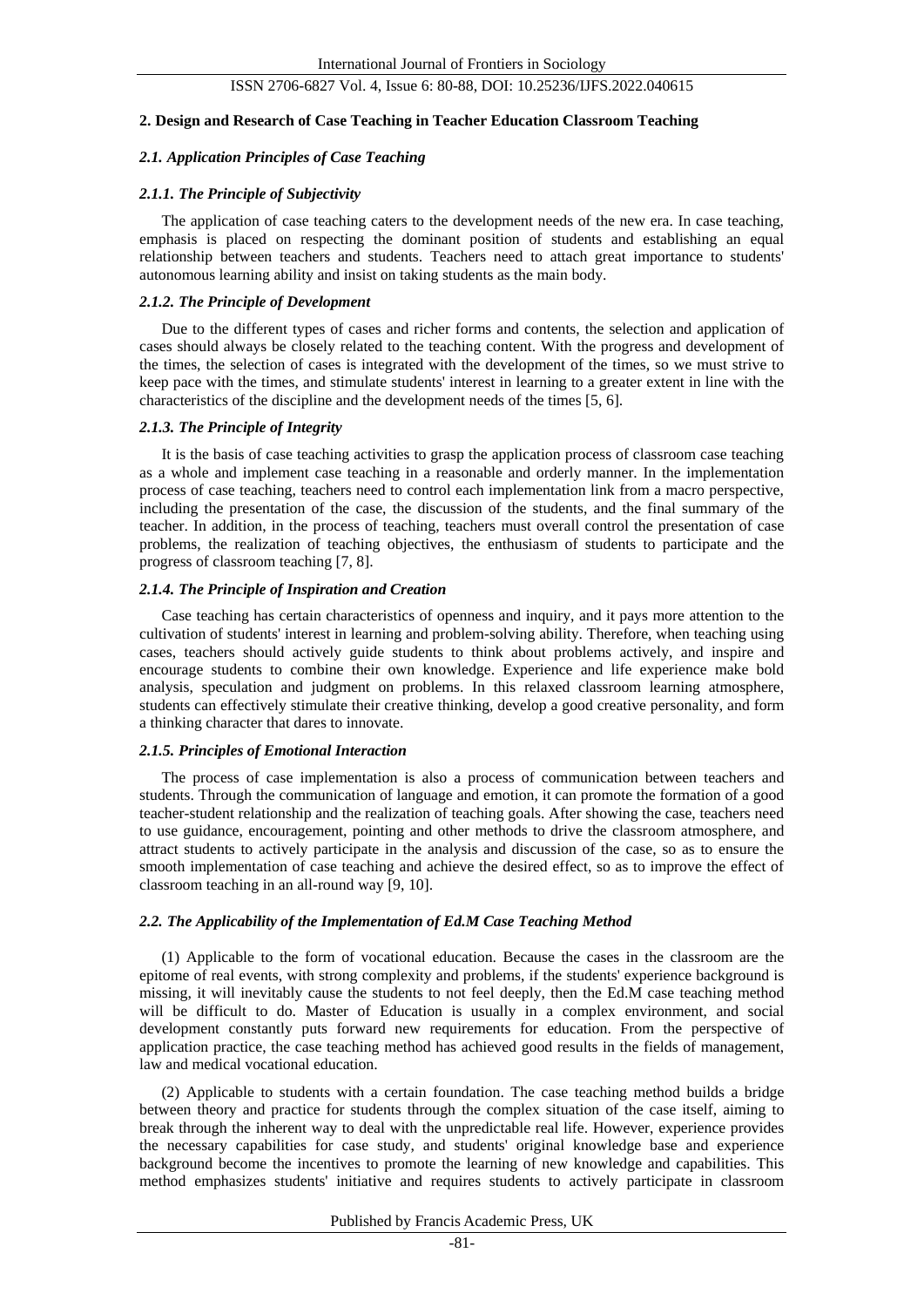International Journal of Frontiers in Sociology

## ISSN 2706-6827 Vol. 4, Issue 6: 80-88, DOI: 10.25236/IJFS.2022.040615

analysis and discussion. Therefore, students' knowledge and theories are a necessary condition for their participation in discussions. Similarly, students also need to master good communication and debating skills, to articulate their views within a limited time, and to be able to face up to different opinions.

(3) It is suitable for teachers with innovative spirit. The questions involved in the case usually do not have fixed answers, and are characterized by openness and diversity. Compared with teachers in traditional teaching, the case teaching method has higher requirements for teachers and requires more awareness of exploration and innovation. Case teaching is both a method and an art. The preparation of case teaching plan is the innovation of teachers' teaching, and each successful case teaching classroom is the artistic expression of teachers' skills. The case-based teaching method has played an important role in improving teachers' educational wisdom and teaching creation, and has also opened up the way of constructing teachers' personal theory [11, 12].

#### *2.3. Comparison of Case Teaching Method and Traditional Teaching Method*

The details are shown in Table 1:

|                         | traditional teaching                                                                                                        | case teaching                                                                                                                                              |  |  |
|-------------------------|-----------------------------------------------------------------------------------------------------------------------------|------------------------------------------------------------------------------------------------------------------------------------------------------------|--|--|
| teacher-student<br>role | The classroom is<br>teacher-centered, and the<br>teacher is the master of the<br>classroom and the imparter of<br>knowledge | The classroom is student-centered, and the<br>teacher is the organizer and guide                                                                           |  |  |
| Teaching content        | theoretical knowledge of the<br>preparation system                                                                          | According to the teaching objectives, take the<br>case as the carrier, set the corresponding problem<br>situation, and infiltrate the theory and practice. |  |  |
| teaching objectives     | impart theoretical knowledge                                                                                                | Improve students' analytical, decision-making<br>and problem-solving skills                                                                                |  |  |
| learning method         | Independent learning - passive<br>acceptance                                                                                | Active exploration—cooperative learning                                                                                                                    |  |  |
| teaching methods        | Lecture                                                                                                                     | Class discussions and other forms of<br>supplementary instruction                                                                                          |  |  |
| instructional<br>medium | Simplification                                                                                                              | diversification                                                                                                                                            |  |  |
| teaching situation      | isolated, theoretical teaching<br>situations                                                                                | Dynamic, simulated teaching situations                                                                                                                     |  |  |
| Information<br>transfer | single delivery                                                                                                             | three-dimensional interaction                                                                                                                              |  |  |
| Teaching<br>Evaluation  | Outcome evaluation                                                                                                          | Diversity evaluation, process evaluation,<br>developmental evaluation and other evaluation<br>methods                                                      |  |  |

*Table 1: Comparison between case teaching method and traditional teaching method*

#### *2.4. Case Teaching under Adaptive Learning*

The input of the ability tracking model for ability achievement is student behavior information, and the output is the predicted value of ability point achievement. Let the ability point corresponding to the learning behavior of students at each historical moment t be  $kt \in \{1,...,N\}$ , At the same time, it is necessary to record the positive and negative tendency of learning behavior  $ct \in \{0,1\}$ , the positive and negative learning behavior and negative in the domain model to define the learning object, for example, answering the question correctly, downloading the courseware is positive, represented by 1, answering the question incorrectly, and failing the homework is negative, represented by 0. To predict the performance of the learning behavior at the next time point, the achievement of the ability point kt+1 corresponding to the learning behavior ct+1 is regarded as a Bernoulli variable. The goal of the ability point tracking model is to find the Bernoulli at each moment. parameters of the distribution.

$$
p_{t+1} = P(c_{t+1} = 1 | k_{1:t+1}, c_{1:t})
$$
  
\n
$$
c_{t+1} \sim bernoulli(p_{t+1})
$$
\n(1)

The model consists of three parts: student state encoder, ability index encoder and ability state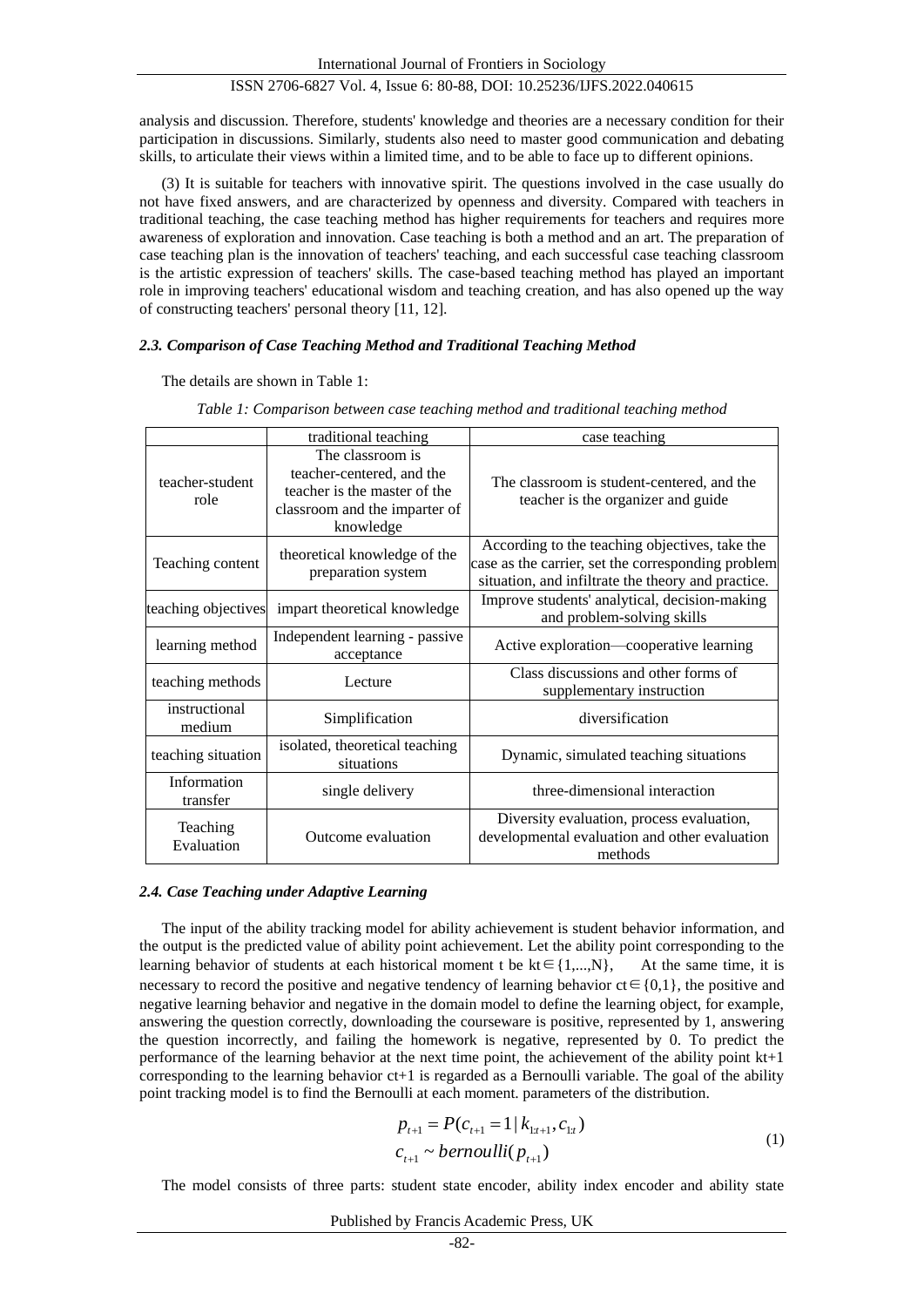queryer.

(1) Input

The input needs to be transformed by the Q matrix to convert the learning behavior based on the learning object into the increase or decrease based on the ability point. The model accepts two parts of input, one is the student behavior information at the current time, and performs One-hot encoding. The rules are as follows.

$$
x_{t} = \{0,1\}^{2N}
$$
  
\n
$$
x_{t}^{k} = 1 \text{if } c_{t} = 0
$$
  
\n
$$
x_{t}^{k+N} = 1 \text{if } c_{t} = 1
$$
\n(2)

Among them, N is the number of ability points, and k is the ability point corresponding to the learning behavior at time t. The other input is the ability point kt+1 corresponding to the predicted behavior performance. Similarly, one-hot encoding is used to represent it, a vector with a length of 2N, in which the kt+1th value is 1, and the rest are 0.

#### (2) Student state encoder

The input recurrent neural network first calculates a hidden state vector, which can be regarded as a continuous encoding of information related to students' historical behavior data, and the variables are connected through a simple network.

$$
h_t = RNN(x_t)
$$
  
\n
$$
SS_t = w_{h,ss} \times h_t + b_{h,ss}
$$
\n(3)

Among them, the recurrent neural network can be used to process the sequence data with different series before and after. In order to solve the problem of gradient divergence and explosion caused by the too long history window information of the basic RNN, the long short-term memory unit LSTM is selected here to train the students' state interest. To avoid overfitting, the output layer uses dropout regularization.

, ,

#### **3. An Experimental Research on Case Teaching in Teacher Education Classroom Teaching**

#### *3.1. Case-based Deep Learning Implementation Case*

#### *3.1.1 Preparation before class*

The pre-class preparation of case teaching corresponds to the case selection and preparation in the prediction stage of deep learning in the process model, including teacher preparation and student preparation.

# 1) Preparations for teachers

First, teachers select appropriate research study case materials based on pre-assessment of students. Because students already have certain thinking skills and learning experience, students can compare their previous practical learning experience with the experience of research study cases. This is in line with the idea that deep learning requires learners to integrate old and new knowledge information.

Secondly, the teacher worked out the major and difficult points of the class, teaching plans, etc., and also made plans in advance for students' homework, classroom time arrangements, and writing on the blackboard. In addition, the teacher also registered a Baidu cloud disk for placing case materials and handing in homework. In this class, students are required to download the materials to their mobile phones or print them out for reading and thinking in advance.

#### 2) Preparation of students

First, the students downloaded the case materials uploaded by the teacher on the Baidu cloud disk, browsed the cases, and determined the type of the case; then read it carefully, fully grasped the case information, and found the right angle of entry. When analyzing and thinking about the case, you should read other related materials, so you can learn more about the theoretical background of the case, and enter the problem situation of the "research study" topic described in the case more quickly,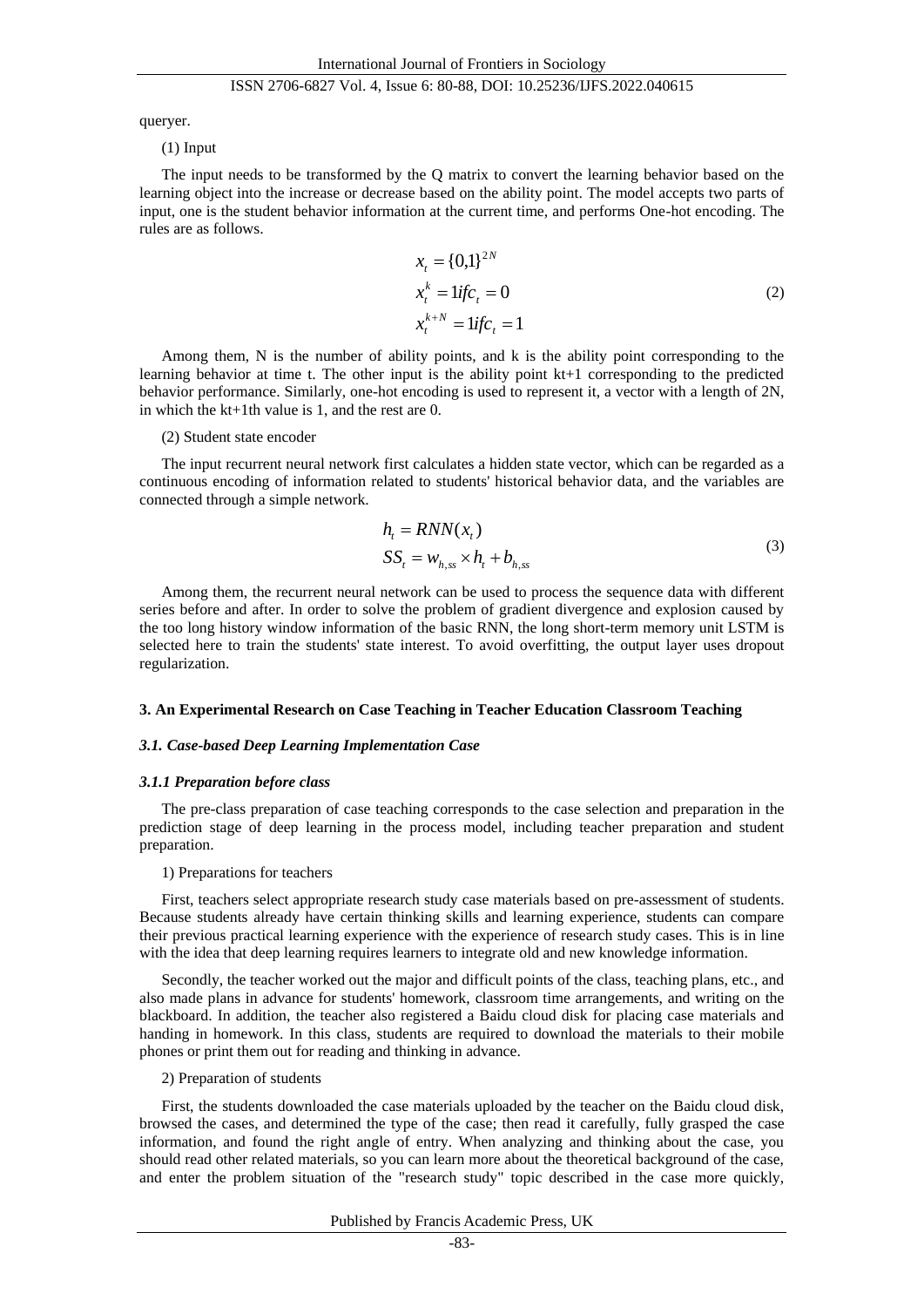analyze and think, and come to a personal point of view.

Secondly, set up a study group in advance, consisting of 4-6 people, to share the data and information about "research study" collected by individuals, and exchange views and opinions on case materials. This form of group study can enhance students' understanding and understanding of cases, brainstorm and inspire each other, so as to transcend individual limitations and improve learning efficiency.

It can be seen that case teachers select suitable cases that are suitable for the existing learning ability and learning interests of the research subjects before class, and students do a good job of reading and analyzing case materials before class.

#### *3.1.2 Classroom implementation*

The classroom implementation of case teaching is mainly case analysis and discussion, which corresponds to the process stage of deep learning activities.

#### *3.1.3 Consolidation after class*

The after-school consolidation of case teaching corresponds to the application and creation of deep learning. After the classroom teaching, in order to consolidate and extend the students' knowledge and understanding of the "research-based learning" learning principle, the teacher uploads case materials on the cloud disk, allowing students to read and analyze by themselves after class, to verify the theory and theory learned in the classroom principles and deepen conceptual understanding. Moreover, in the process of reading cases, students adopt the ideas and methods of case analysis summarized by teachers in the classroom, which will help to further improve the ability of case analysis and problem-solving.

#### *3.2. Classroom Implementation Stage*

# *3.2.1. Presentation of the Case*

As the first step in the implementation of case teaching in the classroom, the presentation of cases plays an important role in the smooth development of teaching work. In case teaching, the commonly used case presentation forms mainly include written materials, oral description, multimedia and situational interpretation.

- (1) Present the case in the form of written materials
- (2) Present the case as a verbal description
- (3) Present the case in the form of multimedia
- (4) Present the case with situational interpretation

All in all, although there are many ways to present cases, the ultimate purpose is to focus students' attention, improve students' interest in learning the case content, enable students to better participate in classroom case teaching, master relevant sports knowledge principles, and stimulate students' enthusiasm. Learning interest.

#### *3.2.2. Create a Problem Situation*

Successful case teaching is inseparable from the creation of scenarios for the presented cases. Cases contain multiple problems and solutions to problems. Problems should be proposed on the basis of stimulating students' curiosity and active thinking.

# *3.2.3. Case Analysis*

#### (1) Types of case studies

Mainly include: comprehensive analysis, thematic analysis, guided analysis, combined analysis. Among them, comprehensive analysis is to point out the key points of the problem as the basic point, and needs to be supplemented by quantitative and qualitative analysis to demonstrate the final conclusion; thematic analysis is to focus on a certain aspect of the case or a certain problem to conduct in-depth analysis; guided analysis is to advance The problems encountered in the expected discussion are the starting point, and the participants make relevant preparations and ask questions appropriately, so as to deepen the analysis of the case; combined analysis is to use relevant materials, data, personal experience, etc. Analysis of case content.

(2) Individual and group analysis cases of students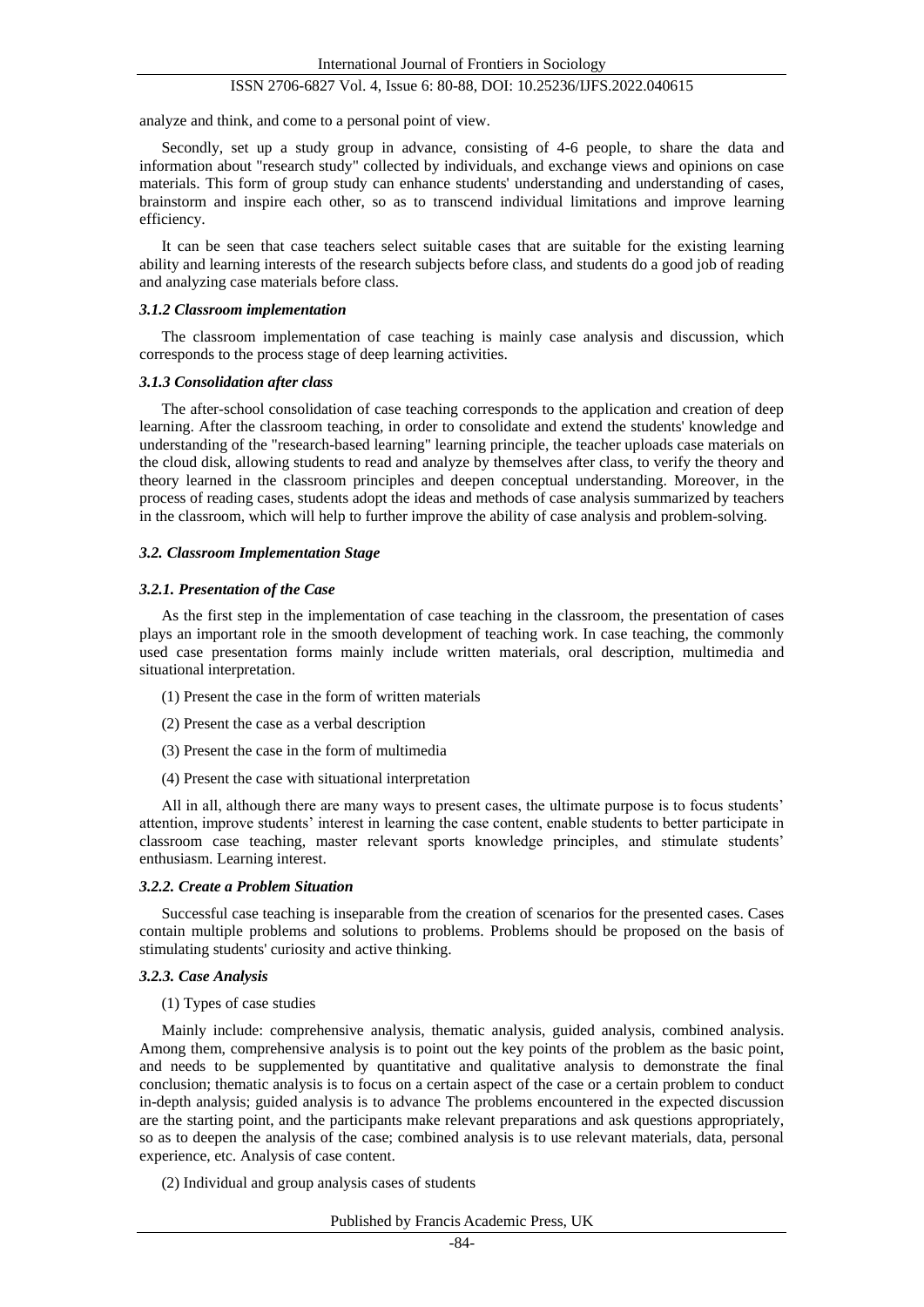Individual and group analysis of cases refers to the part in which students conduct case analysis under the guidance of physical education teachers, and is also an important part of students' creative learning. Physical education teachers effectively guide students to deeply think and analyze the cases. Through this link, students can not only deepen their understanding of the knowledge principles contained in the cases shown, but also use their existing knowledge and learning experience to solve the problems in the cases. Actively think and analyze effectively to prepare for the case discussion that follows.

#### *3.2.4. Case Discussion*

Case discussion is the main link in the implementation of case teaching in the physical education classroom, and it is also a complete embodiment of the interactive learning between teachers and students and students.

#### (1) Notes on case discussion

Students can fully demonstrate their knowledge and creative thinking by discussing the cases shown. Generally speaking, individual speeches, group discussions or collective debates are used.

#### (2) Students discuss cases in groups

Students discussing cases in groups can not only broaden students' thinking, but also mobilize students to actively participate in case discussions. The different views and ideas of each group member can strengthen the spirit of unity and cooperation of the group members through discussion, analysis, joint discussion and complement each other in the group.

#### *3.2.5. Case Summary*

After the students' group discussion session, teachers and students can summarize the case, which can effectively gather opinions, deepen students' understanding and thinking about the content of the case, and better grasp the effective method to solve the case problem.

#### (1) Student Summary

Students summarizing the case means that after the case discussion session, each group assigns a student to explain the group's point of view, and accepts questions and questions from other groups, so as to help students fully grasp the knowledge principles of the case through the case summary, and broaden the students' knowledge. while inspiring thinking.

## (2) Teacher summary

The teacher's summary of the case is carried out after the group student representatives summarize and answer questions. Teachers are required to summarize and analyze the students' viewpoints, analyze and evaluate the students' viewpoints and problems in the case in a targeted manner, and point out that the students ignore and understand. Incomplete questions, and finally actively encourage students to discuss and summarize the content of the case.

# **4. Experiment Analysis of Case Teaching in Teacher Education Classroom Teaching**

#### *4.1. Advantages in the Implementation of Case Teaching*

To create a good atmosphere and organize students to discuss the implementation requirements of case teaching, its procedures mainly include three parts: preliminary preparation of case teaching, organizing students' case analysis and discussion, and teaching summary and evaluation. The analysis of injury adjustment in the familiarity of teachers with case teaching is shown in Table 2 below.

| <br>Familiarity | $\cdots$<br>very<br>tamılıar | <br>Hamiliar<br>with    | 11<br>generally | Not<br>with<br>tamılıar | <br>unfamılıar<br>verv          |  |
|-----------------|------------------------------|-------------------------|-----------------|-------------------------|---------------------------------|--|
| proportion      | 24.36%                       | 72%<br>$\Omega$<br>тı : | 79%             | 3%<br>.                 | 0%                              |  |
|                 | $- \cdot$<br>                | .                       |                 | -<br>.                  | $\sim$ $\sim$ $\sim$<br>.<br>-- |  |

*Table 2: A survey of teachers' familiarity with case teaching*

As can be seen from Figure 1, 24.36% of the teachers said they were very familiar, 48.72% of the teachers said they were familiar with the case teaching procedure, 21.79% of the teachers said they were generally familiar, and 5.13% of teachers are not very familiar, and no teachers are very unfamiliar with the case teaching process. It can be seen from the above data that most teachers know how to implement case teaching.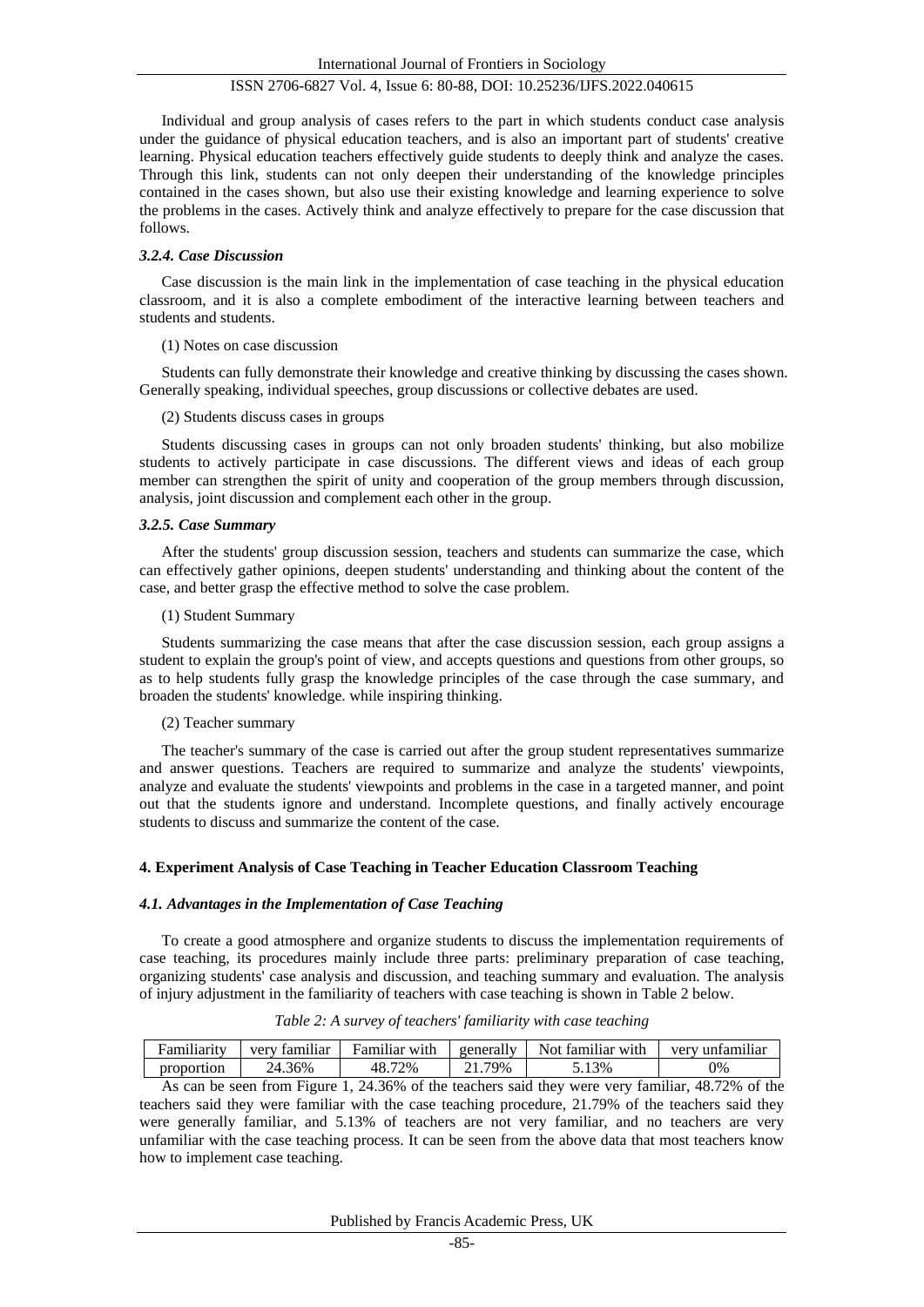International Journal of Frontiers in Sociology



ISSN 2706-6827 Vol. 4, Issue 6: 80-88, DOI: 10.25236/IJFS.2022.040615

*Figure 1: The teacher's familiarity with case teaching*

# *4.2. Teaching Cases and Case Content are Close to Actual Investigation*

Whether the Scratch teaching cases and case content of animation and game topics are close to the actual matrix coding search, the data analysis results are shown in Table 3 below.



*Table 3: Research on whether animation and games are close to real life*

*Figure 2: Whether the case is close to real life research*

As can be seen from Figure 2, there are a total of 75 animation teaching cases, of which 33 are close to real life, and the remaining 42 are not related to real life. In addition, among the 27 game-based Scratch teaching cases, there are 11 cases where the content and plot are related to the actual life, and 16 cases are separated from the actual life. From this, it can be seen that in the animation and game Scratch teaching cases selected by teachers, the number of cases with fictional plots that are out of reality is more than the cases that are close to real life. And the Scratch case that is divorced from the reality of life is shown as unrealistic in the setting of the content and plot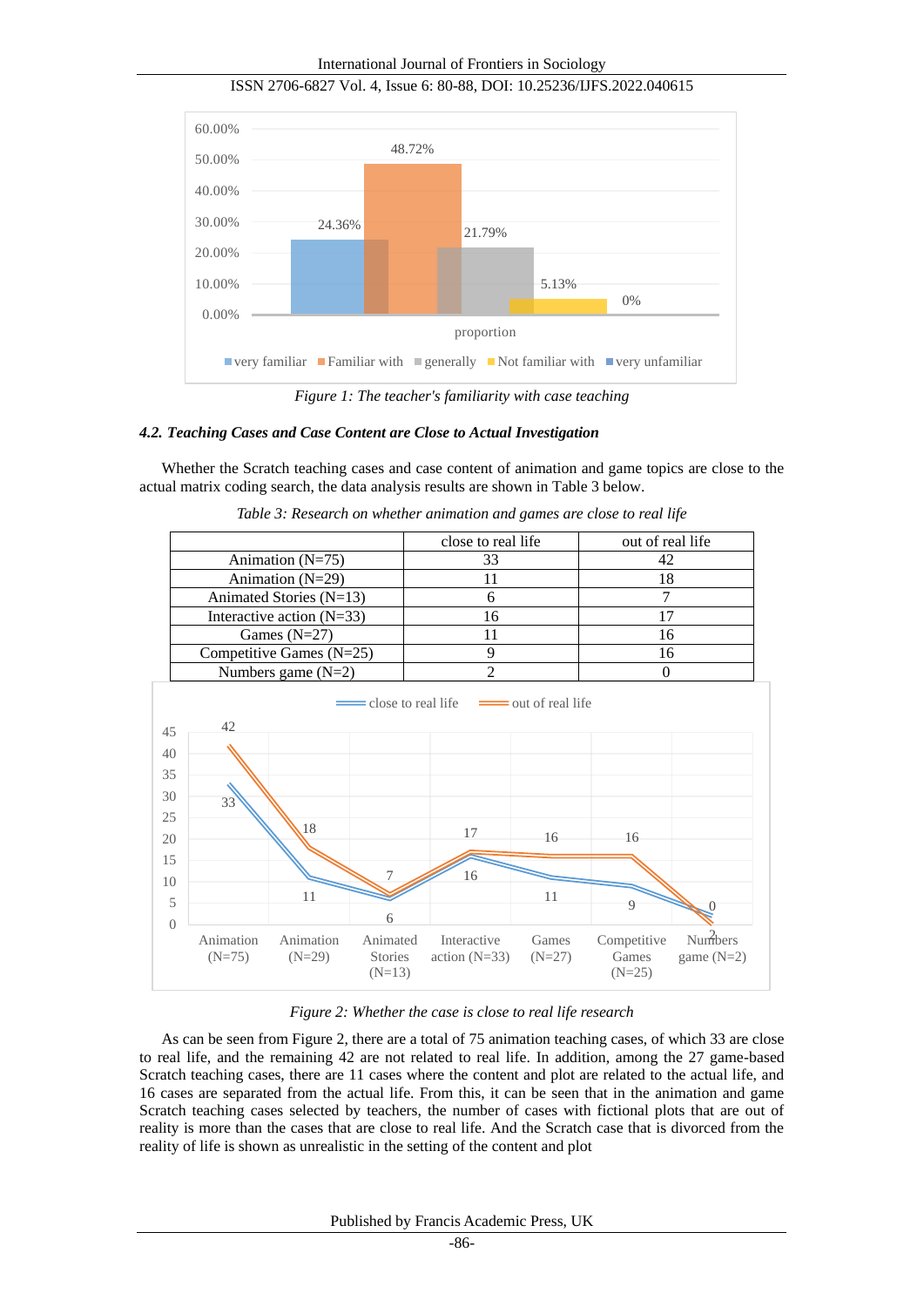## *4.3. Disadvantages in the Implementation of Case Teaching*

Analyze whether there is a discussion outline for students in the questionnaire, so as to understand the situation of teachers providing discussion outlines. The data results are shown in Table 4 below. Among them, the average is 2.89, and the mode is 3. It can be found that in the process of organizing student discussions, it is necessary to strengthen the discussion outline for students.

| name                                          | minimum | maximum value | average value | standard<br>deviation | Mode |
|-----------------------------------------------|---------|---------------|---------------|-----------------------|------|
| Provide discussion<br>outlines for students   | 1.000   | 5.000         | 2.89          | 1.195                 | 3.00 |
| Student self-assessment<br>or peer-assessment | 1.000   | 5.000         | 2.64          | 1.151                 | 3.00 |

*Table 4: Provision of case discussion outline and student evaluation participation*



*Figure 3: Case discussion outline provision and student evaluation participation analysis*

As can be seen from Figure 3, in the survey of "whether students conduct self-evaluation or mutual evaluation", the average value is 2.64, and the mode is 3. It can be seen that in case teaching, students participate in summary evaluation. The frequency is general, mainly by teachers. (Note: there is always an assignment of 1, often an assignment of 2, usually an assignment of 3, occasionally an assignment of 4, and never an assignment of 5).

#### **5. Conclusions**

As a new type of teaching method which is different from tradition, case teaching method is an effective method to promote the professional development of teachers, and it has also become a necessary way to strengthen the quality of education master's training. The case teaching method emphasizes the explicit tacit knowledge and innovates the traditional teaching method, so that it has the power to develop in practice. Since the case teaching method is still in the stage of exploration and development in the field of education, the theoretical research of the case teaching method still needs to be in-depth. Through in-depth analysis of existing problems, it is necessary to establish a scientific concept of treating case teaching and improve the cognition of teachers and students; improve the supporting system of case teaching, and effectively promote the smooth development of case teaching; change the existing teaching evaluation system, and adjust in time through evaluation feedback Teaching, improve the effect of case teaching; finally, update the curriculum to add case elective courses to increase the opportunities for teachers and students to contact case teaching, so as to ensure that case teaching really enters the college classroom.

## **References**

*[1] Inostroza F. Power relations in co-teaching tasks: a case study among pairs of teachers in Chile. RIDE Revista Iberoamericana para la Investigación y el Desarrollo Educativo, 2021, 11(22):1-27. [2] Falconer T., Macdonald Z. Policy Writing Simulations: Pedagogy, Learning Objectives, and Experiential Learning In The Canadian History Classroom. Teaching History A Journal of Methods,*